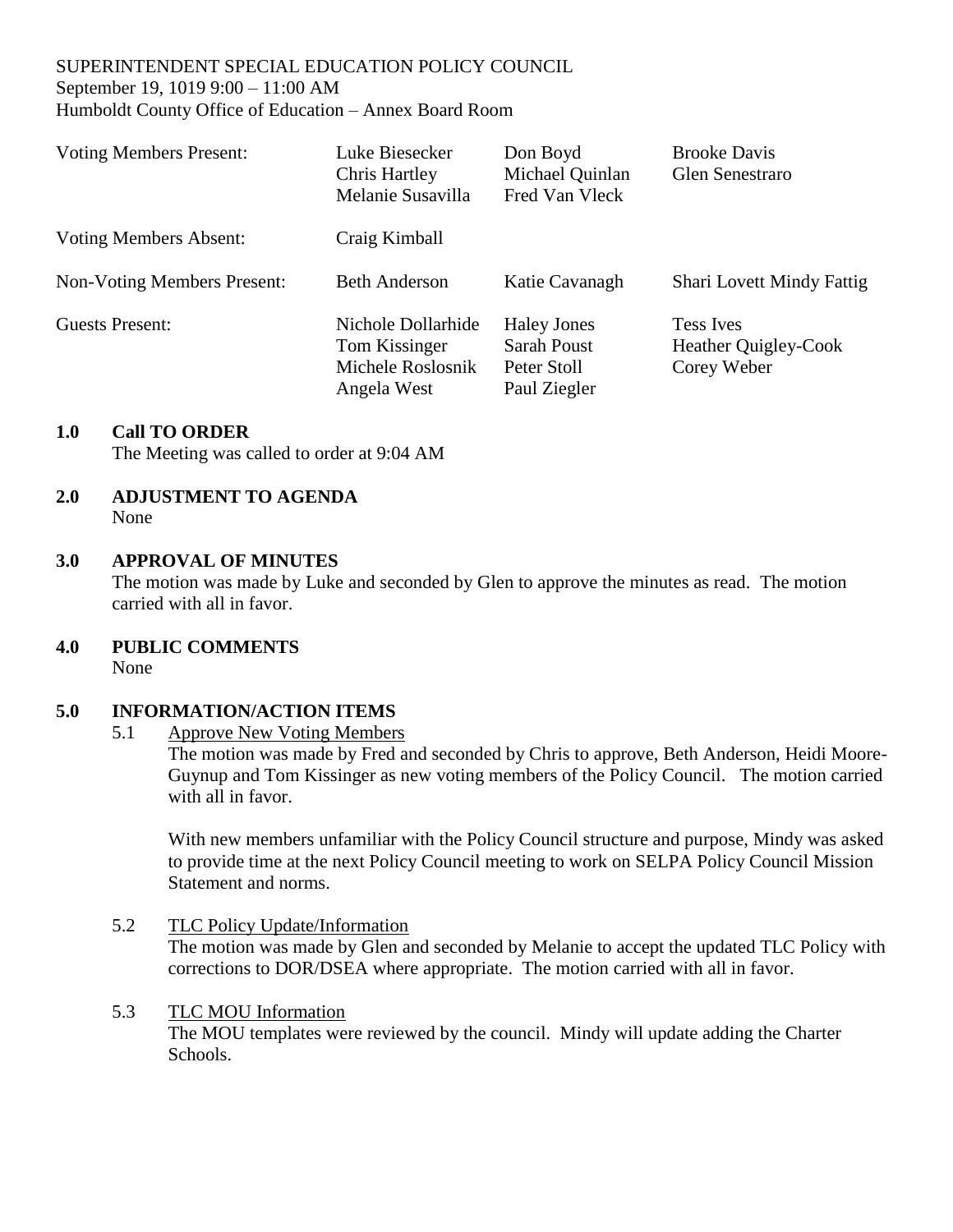#### SUPERINTENDENT SPECIAL EDUCATION POLICY COUNCIL September 19, 1019 9:00 – 11:00 AM

Humboldt County Office of Education – Annex Board Room

- 5.4 Director's Report
	- Mindy reminded the council that there are still several vacancies including the Low Incidence VI Specialist, and for students that receive VI services, comp education services will be provided.
	- Mindy updated the council regarding Dashboard information.
	- Equity funding and state budgets were discussed.
	- Mindy mentioned that she is considering restructuring the compliance position to incorporate a portion of MTSS and data analysis. She feels that this will may have a positive effect in reducing the Special Education population and align with the recommendation from the SELPA review. Mindy will bring back information at a future Policy Council meeting and asked that the members email their recommendations and/or concerns.
	- Jenny Streeter, SELPA Behaviorist, was awarded a CAPTAIN lead grant. She will work with Humboldt, Del Norte, Mendocino & Lake counties.

# 5.5 Fiscal Ad Hoc Report

Michael explained that the Ad Hoc would like recommendations with prioritized specific topics which may include the following:

- TLC Sustainability
- Allowable Costs
- SELPA Fleet Options
- AB602 Augmented Funding
- RTC Reimbursement Structure
- Simplified Budget Recaps
- Increased Funding no need to bring to Fiscal Ad Hoc
	- o The Governor approved preschool one-time funding which is based on December 2019 CASEMIS count. Mindy shared what the LEAs anticipated revenues will be and it will be directly funded to LEAs. These one-time funds have no expenditure restrictions and Mindy suggested to use to offset general fund contribution. The council agreed to leave the current preschool funding OTT with no changes to the funding formula. The Governor approved Equity Funding to the SELPA base rate to bring SELPAs to the  $50<sup>th</sup>$  percentile. This right now is one time money pending legislation. It is anticipated to bring  $\sim$  \$750,000 to HDN SELPA. Mindy suggested just distributing it through our existing AB 602 funding formula since it is only one-time money as this point.
- 5.6 New Local Plan Requirements

Mindy announced draft template is out and she has created a Local Plan Stakeholders workgroup that will meet September 25, October 8, and November 7. The SELPA has one year to approve the Local Plan by Policy Council (by June 2020) and review it with CAC. By June 2021 all member LEA Boards will need to approve including the two COE Boards. She asked that two PC members join the workgroup and to email her if interested.

5.7 Legislative Advocacy Updates Mindy will send out updates or report at next PC meeting once the Governor's decisions are announced.